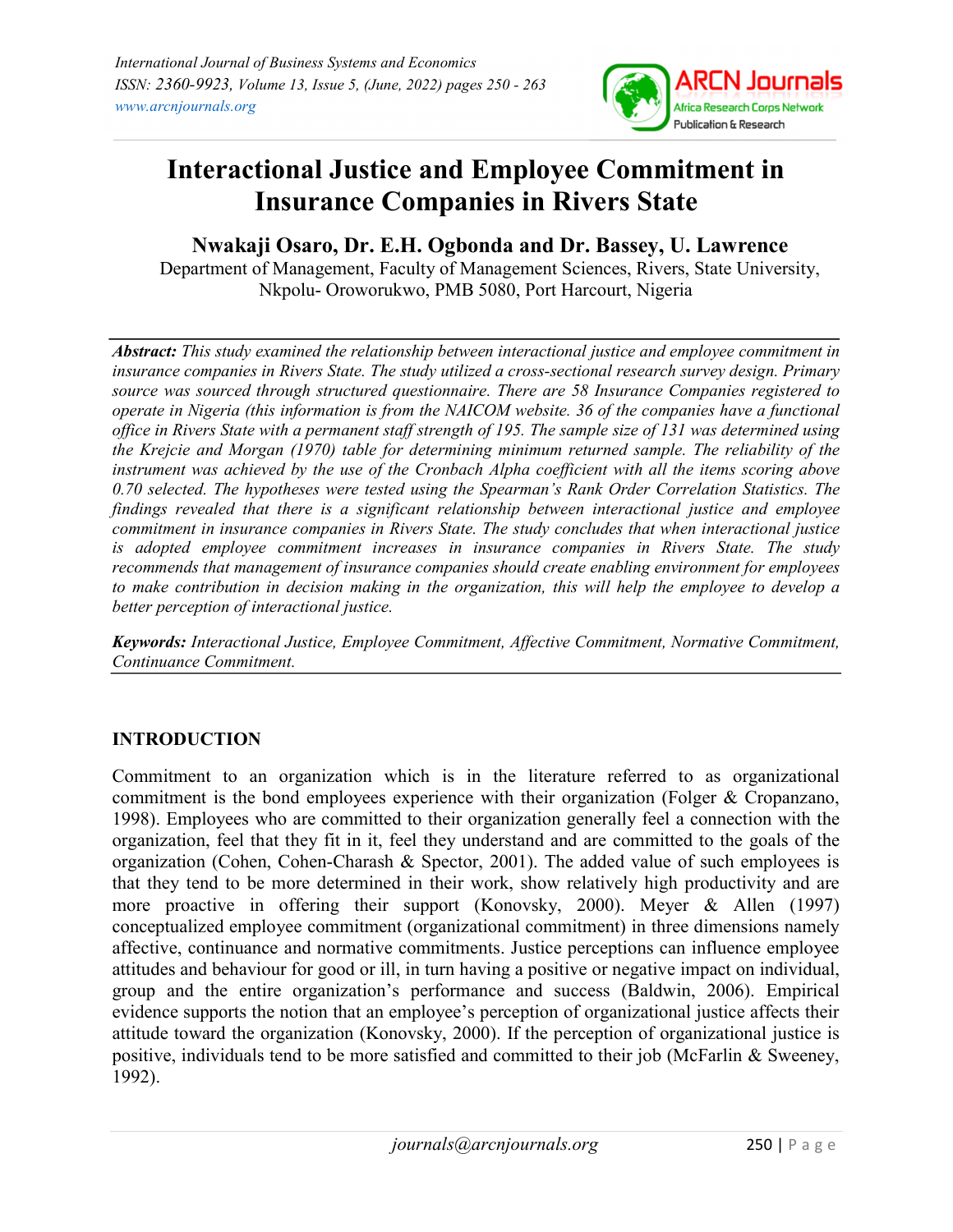Employees who perceive organizational decisions and procedures, treatment by others and informational basis of decision making as unfair are known to be less committed to the organization (Baldwin, 2006). They engross themselves with and engage in negative or unproductive psychological and physical withdrawal behaviour. Psychological withdrawal consists of actions that provide a mental escape from the work environment. It is manifested through such actions as daydreaming, socializing, looking busy, moonlighting and cyber loafing.

Employees are the subject of decisions virtually every day of their organizational lives (Colquitt, 2001). In organizational settings, justice is not always administered through fair allocation of employment resources, provision of clear and adequate explanations for decisions made and employees are not always treated with dignity and respect during the implementation of policies and procedures (Cohen-Charash & Spector, 2001). Adoption of effective human resource management (HRM) practices in many organizations is often low in the list of management priority (Batti, 2014) because these organizations discourages investment in human resource capacities and staff retention measures due to the nature of their industry, funding constraints and subsequent short term employment practices. This in turn leads to negative justice perceptions and commitment. (Padaki, 2007).

According to Bies and Moag (1986), interactional justice is the quality of the attitudes and behaviours people are faced with, during the application of organizational operations. In other words, it is the perception regarding how a decision that is made or will be is communicated to the individuals. People working in organizations expect their managers to communicate with them in the same way they communicate with other workers. And they seek justice in this communication. Those managers or resource allocators who treat some workers respectfully and others disrespectfully are not perceived as just. The perceived interpersonal interaction injustice causes the workers to react to their managers (Ozdevecioglu, 2003).

This study was guided by the following research question:

- i. What is the relationship between interactional justice and affective commitment in insurance companies in Rivers State?
- ii. What is the relationship between interactional justice and normative commitment in insurance companies in Rivers State?
- iii. What is the relationship between interactional justice and continuance commitment in insurance companies in Rivers State?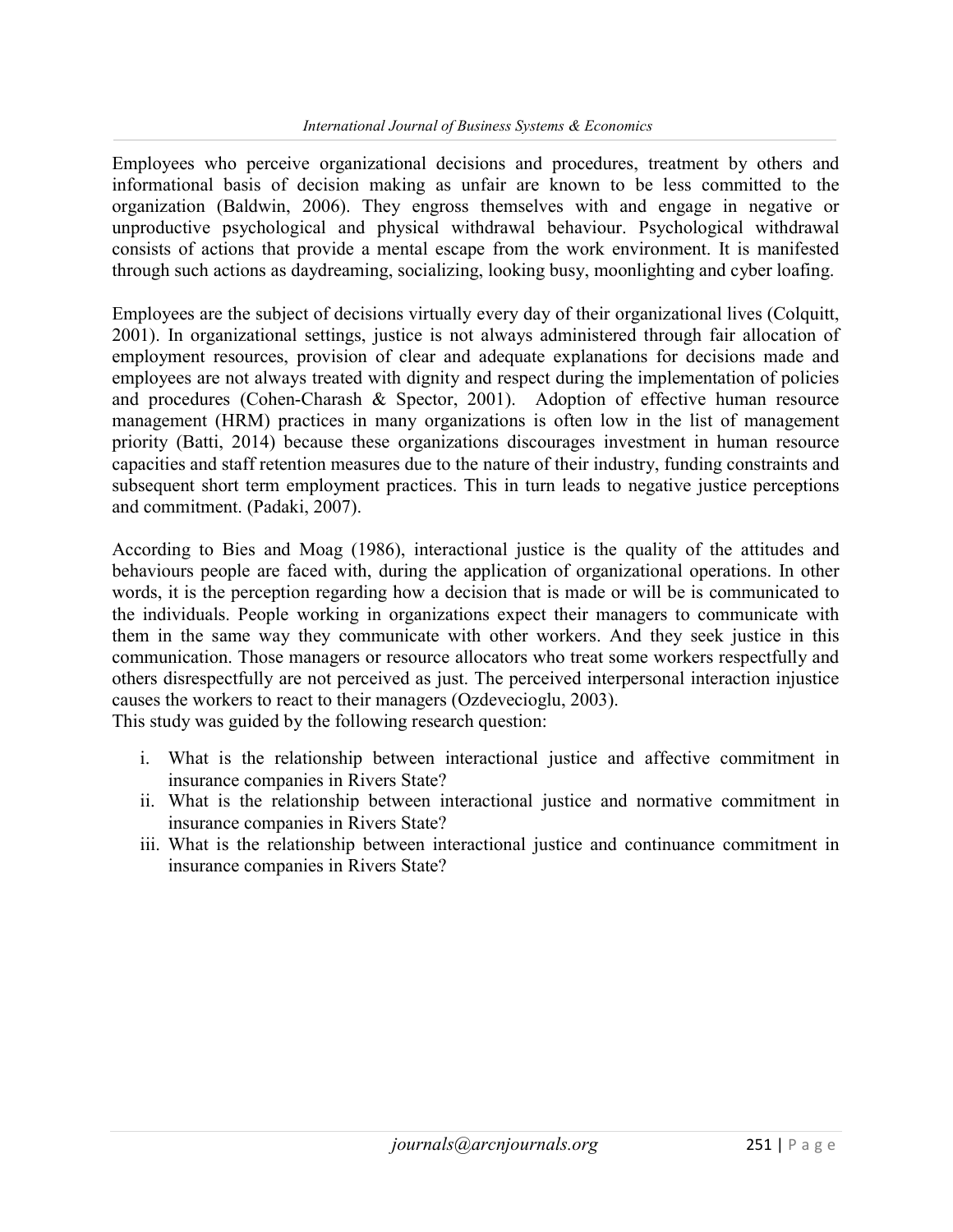

Fig 1.1 Conceptual framework for interactional justice and employee commitment Source: Authors Desk Research (2021)

# LITERATURE REVIEW

## Theoretical Foundation

# Adams Equity Theory

According to Adams (1965) individuals compare the effort they spent and the result they obtained with the effort others in the same workplace spent and the result they obtained. This situation is important for the organizational justice perception of a person who is a member of an organization. According to Guerrero, Andersen and Afifi (2007) Equity theory acknowledges that subtle and variable individual factors affect each person's assessment and perception of their relationship with their relational partners.

This theory proposes that a person's motivation is based on what he or she considers being fair when compared to others (Redmond, 2010). As noted by Gogia (2010) when applied to the workplace, Equity Theory focuses on an employee's work-compensation relationship or exchange relationship as well as employee's attempt to minimize any sense of unfairness that might result. Equity theory as developed by Adams (1965), considers motivation as the result of a comparison of a worker's perceived outcomes and inputs to the outcomes and inputs of a referent other (Vinchur & Koppes, 2011). In an organizational context, outcomes may refer to monetary compensation, benefits, flexible work arrangements, salary, career opportunities, psychological rewards like feedback and support from colleagues or supervisor (Pepermans & Jegers, 2012). Inputs may include the employee's time, expertise, qualifications, experience, intangible personal qualities such as drive and ambition, interpersonal skills, effort and commitment (Pepermans & Jegers, 2012). Because Equity Theory deals with social relationships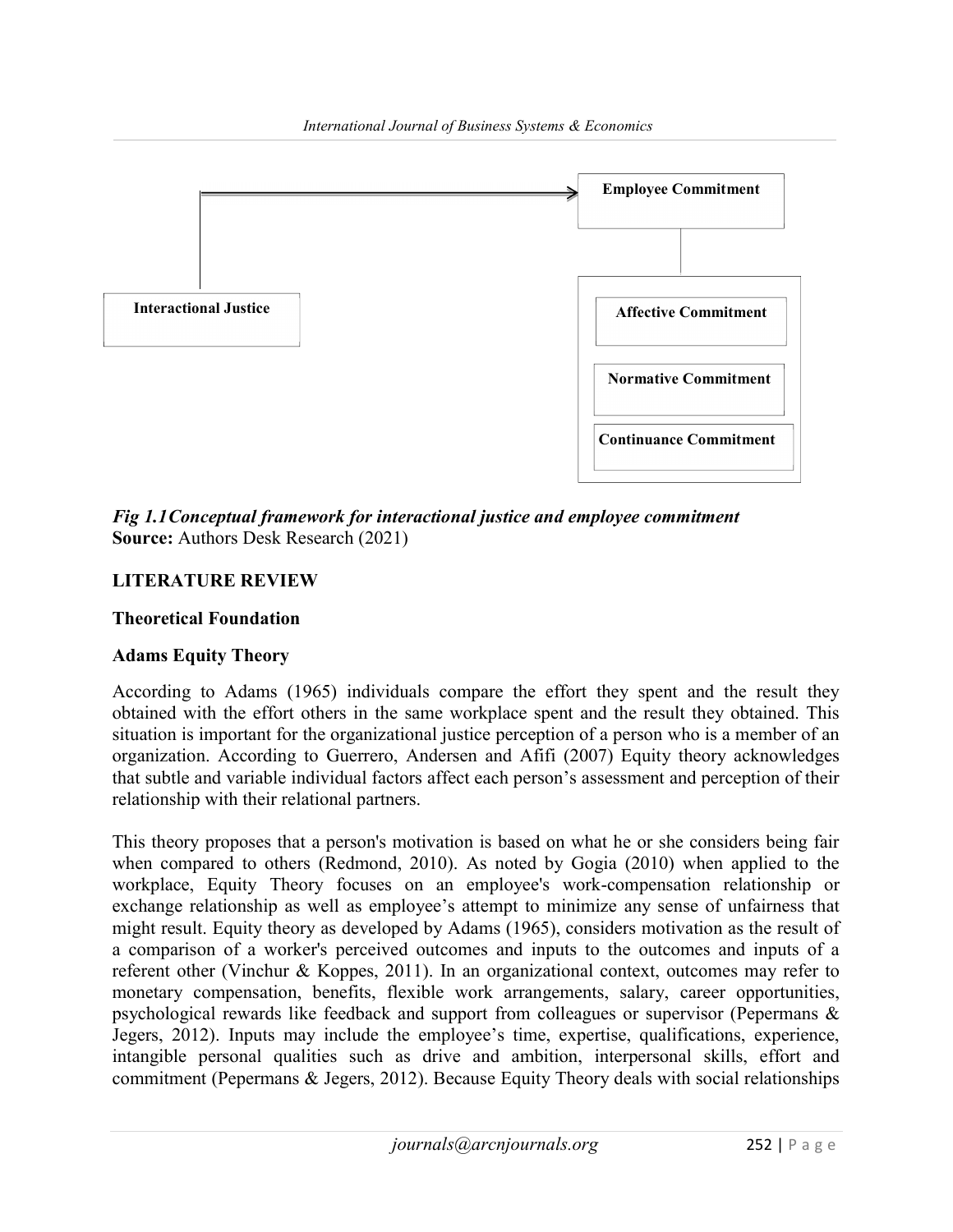and fairness/unfairness, it is also known as The Social Comparisons Theory or Inequity Theory (Gogia, 2010).

## Concept of Interactional Justice

Greenberg's (2010) work on interpersonal justice, focused on the manner of communication and treatment of supervisor to his subordinate and how this affected resource allocation and decision making within the organization, while informational looks at honesty, and timely explanation and justification on the resource allocation and procedure in deciding the allocation proportion. Therefore, interactional justice evolved from interactional justice. Some researchers such as Choi (2011), Georgalis et al. (2014), and Tam (1998) focused in interactional justice that also considered the manner of persons being treated by supervisors and thereafter evaluated informational fairness separately. However, some researchers such as Belanger (2007) used the terminology interchangeably.

Some social science academic material such as Greenberg (2010) also mentioned that it is the common value and attribute of people that they deserve to be treated in a polite, honest and caring manner and it wouldn't be fair if this basic expectation is not being fulfilled. As mentioned, interactional justice could be seen as a downstream dimension of distributive and procedural justice

Additionally, Hamlett (2014) had reported that the interpersonal model could make up the shortcoming of the gap of distributive justice and procedural justice. One possible scenario that could the demonstrate how interactional justice make up the gap is, say a long service employee was being relocated to another business outlet that is more remote from the current one without his involvement in the decision-making process (procedural injustice) and no additional incentive or allowance is given (distributive justice) to him. He would have felt anger, disappointment and aggression. And he is likely to go against the decision or merely go along but work with low morale and low organizational commitment. Worst case scenario would be him quitting from the job making a loss to the company. This is could have a high negative impact on the organization because. Nevertheless, should the manager of the employee be sensitive and concerned toward the employee. Showing consideration on the view and thinking of the employee and allowing him or her to voice this dissatisfaction with the manager, there is a better chance of reaching a healthy compromise.

Interactional justice emphasizes the interaction between those who will be affected by the distribution decisions and the outcomes of the distribution. Bies and Moag (1986) described interactional justice as the quality of the attitudes and behaviours people are faced with during the application of organizational operations (Bies & Moag, 1986). In other words, it is the perception regarding how a decision that is made or will be is communicated to the individuals. People working in organizations expect their managers to communicate with them in the same way they communicate with other workers. And they seek justice in this communication. Those managers or resource allocators who treat some workers respectfully and others disrespectfully are not perceived as just. The perceived interpersonal interaction injustice causes the workers to react to their managers (Ozdevecioglu, 2003).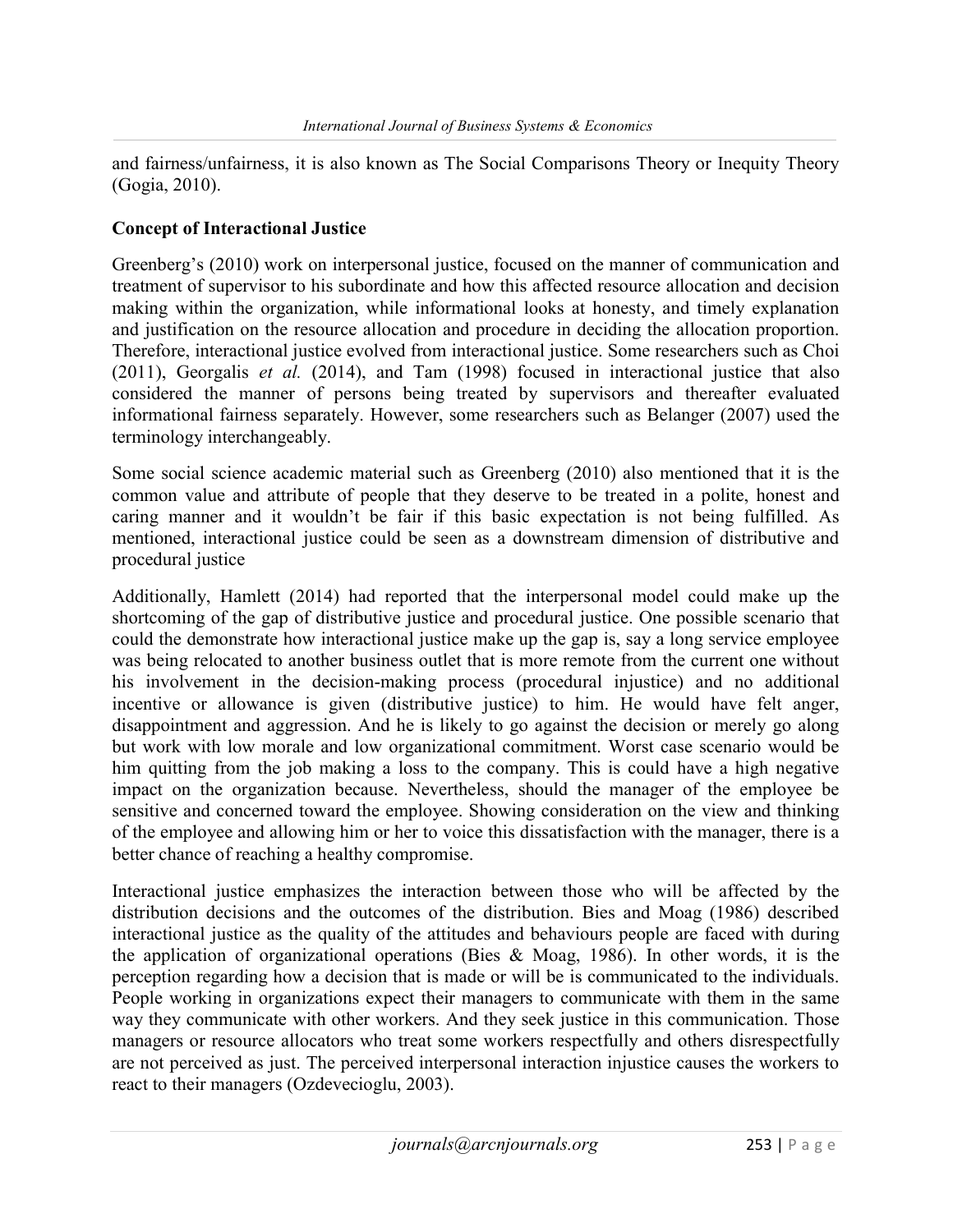### Concept of Employee Commitment

Employee commitment is an important aspect in human resource management literature. It refers to the state in which employees sense loyalty with their respective organization and align themselves with organizational goals and objectives (Lambert, Hogan & Griffin, 2007). The success of an organization depends on the commitment of employees toward the organization. Herman and Armanu (2013) argue that commitment towards an organization is more than just a formal membership but rather it encompasses the attitude to the organization and a willingness to pursue all things for the sake of the organization. Employee commitment helps managers in programming, improving job performances and in decreasing frequency of absenteeism from duty (Somayyeh, Mohsen & Zahed, 2013). On the other hand, having a committed staff provides a background for improvement and expansion of the organization, while the personnel with little or no commitment to the organization remain indifferent towards the goals and overall success of the organization (Somayyeh, Mohsen &Zahed, 2013).

Employee commitment (OC) has been defined as the degree to which people identify with the organization that employs them. It implies a willingness on the employee's part to put forth a substantial effort on the organization's behalf and his or her intention to stay with the organization for a long time (Wagner & Hollenbeck, 2010). The key to the success of any organization depends on the commitment of employees toward that organization (Herman & Armanu, 2013). Robbins and Judge (2007) posit that commitment toward an organization goes beyond formal membership; it includes the attitude towards the organization and willingness to pursue everything for the sake of organization. Organizational commitment according to Robbins and Judge (2007) is a situation where an employee is in congruent with a particular organization as well as its goals and wishes to maintain membership in the same organization. Organisational commitment is distinguished from job satisfaction in that organisational commitment is an affective response to the whole organisation, while job satisfaction is an affective response to specific aspects of the job (Morrison, 2004).

#### Affective Commitment

Affective commitment is defined as the emotional attachment, identification, and involvement that an employee has with his or her organization (Aydin, Sarier&Uysal, 2011). It is the positive emotional attachment that employees feel for the organization because they see their goals and values to be congruent with those of the organization. Meyer and Allen (1997), note that employees retain membership out of choice and this is their commitment to the organization. Employees, who are affectively committed, strongly identify with the goals of the organization and desire to remain a part of the organization. These employees commit to the organization because they want to (Aydinet al. 2011). The concept of affective commitment is linked to the idea that strongly committed persons identify with, are involved in, and enjoy membership in an organization (Meyer & Allen, 1997).

Mishra, Mishra and Lee (2015) conducted a study of a national franchise organization and eight of its small business franchisees to understand the roles of trust, organizational commitment, and justice on employee turnover. The results indicated that the degree to which employees are affectively committed to their organization has a distinct negative effect on the likelihood of their voluntary turnover. This demonstrates that managers who build a sense of affective commitment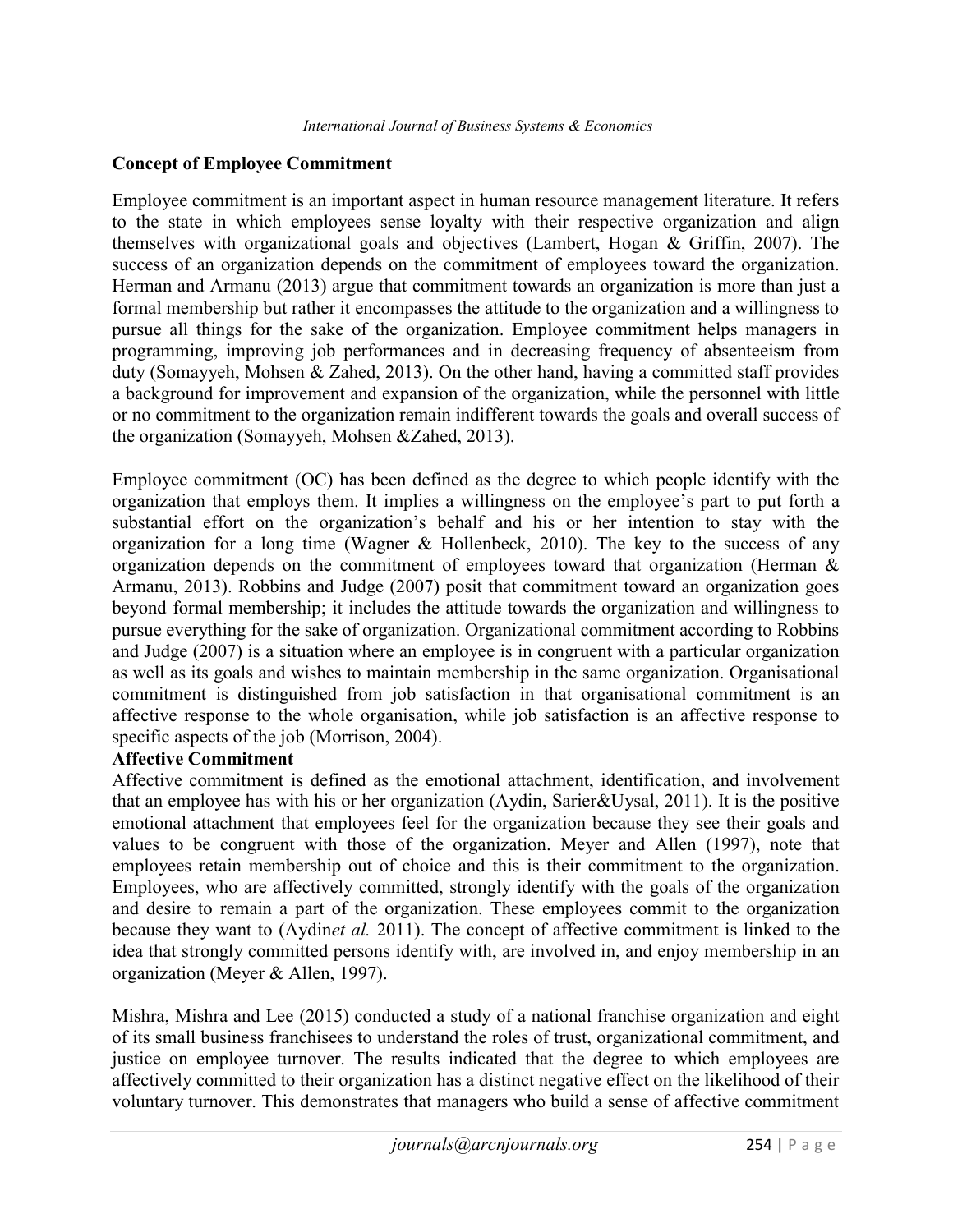among employees can prevent turnover and its associated costs to the firm. These costs include the recruitment and training of new employees who must replace those who leave, as well as the lost training and knowledge that goes with those employees who leave (Mishra, *et al.*, 2015).

#### Continuance Commitment

Continuance commitment is the willingness to remain in an organization because of the investment that the employee has with "non-transferable" investments. Non-transferable investments may include retirement, relationships with other employees, and other things that are special to the organization (Obeng & Ugboro, 2003). Continuance commitment also includes factors such as years of employment or benefits that the employee may receive that are unique to the organization (Reichers, 1985). The main factor that influences continuance commitment is the maintenance in the organization (Yalçın &Iplik, 2005). Continuance commitment emanates from the disadvantages that an employee will face when he leaves the organization (Aydin et al. 2011). In general, continuance commitment depicts an employee's assessment of whether the costs of leaving the organization are greater than the cost of staying. That is, the need to stay with the organization based on the costs of leaving or a sense that available comparable alternatives are limited. Individuals commit to the organization because they perceive high costs of losing organizational membership, including economic losses, such as pension accruals and social costs, like friendship ties with co-workers that would have to be given up (Aydin *et. al.*, 2011). The employees remain members of the organization because they have to. The cost perception for leaving an organization leads to the commitment of members stay in the organization (Dixit &Bhati, 2012).

## Normative Commitment

Normative commitment is the commitment that people believe they have to the organization or their feeling of obligation to their workplace. It refers to the employee's feeling of duty, loyalty or obligation to the organization (Wasti, 2003). These feelings may derive from many sources. For example, the organization may have invested resources in training an employee who then feels a 'moral' obligation to put forth effort on the job and stay with the organization to 'repay the debt.' It may also reflect an internalized norm, developed before the person joins the organization through family or other socialization processes, that one should be loyal to one's organization (Aydin et. al. 2011).

In normative commitment an individual is willing to stay within an organization and contribute to an organization to correspond with a group norm (Dixit &Bhati, 2012). Affective, continuance, and normative commitment are components of organizational commitment rather than types because employees could have varying degrees of all three (Meyer & Allen, 1991). In other words, the three components are not mutually exclusive: an employee can simultaneously be committed to the organization in an affective, normative, and continuance sense, at varying levels of intensity.

### Interactional Justice and Employee Commitment

Chuang, Lee and Shen (2014) conducted a study on multilevel perspective on the relationship between interactional justice and negative feedback-seeking, data involving 690 employees showed that individual-level interactional justice was related to employee negative feedbackseeking behaviour. Negative feedback-seeking behaviour refers to an effort to obtain information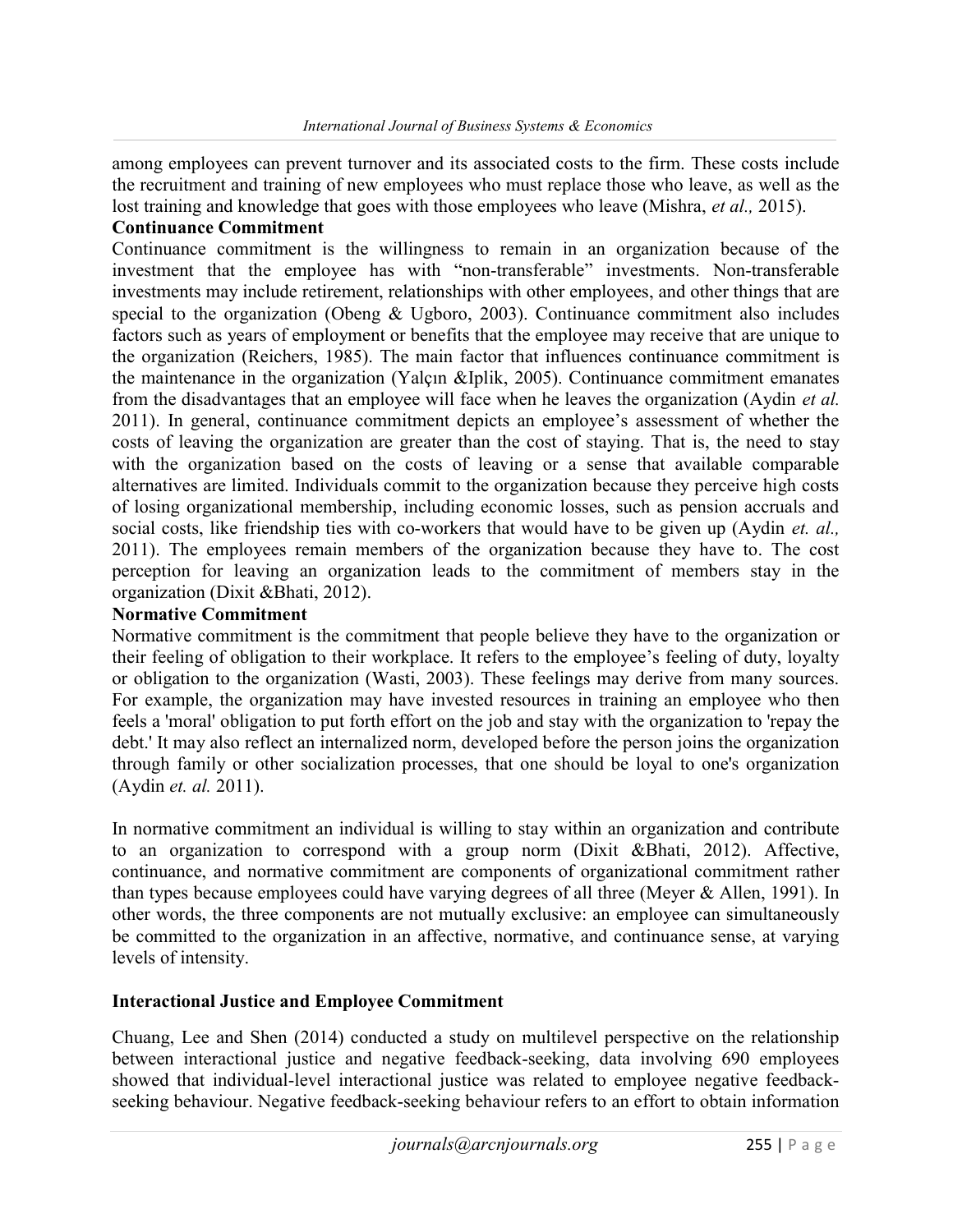about inadequacies in work behaviour and work performance (Chen, Lam & Zhong, 2007). The finding of this study is consistent with the justice literature, which has found that interactional justice is associated with supervisor-related outcomes (Colquitt *et al.*, 2001). The decision maker treatment in an organization is very important for those affected by such decision. Decision makers should give respect to others, be truthful, courteous, and ready to give reasonable explanation of their decision and open a two way communication (Greenberg & Colquitt, 2005). The importance of interactional justice can be judged from previous studies. Fariba, Rafei, Dehkordil, Sardar, Mohammadi and Mozafar Yektayar (2013) examined the relationship between organizational justice and its relation with organizational commitment of the staff in directorate of youth and sport of Chahar Mahal va Bakhtiari. Results indicated a direct and significant relationship between interactional justice and organizational commitment.

According to Bies (1986) there is another branch stemming from the tree of organizational justice labeled as interactional justice which focuses on employees' perceptions of the interpersonal behaviour exercised during the representation of decisions and procedures. It involves various socially sensitive actions, such as when supervisors respond employees with dignity and respect (e.g., providing sufficient explanations for decisions, paying attention to an employee's concerns, and showing empathy for his predicament (Skarlicki & Folger, 1997).

Mikula, Petrik and Tanzer (1990) reported that a significant amount of perceived injustices related to perceptions of interactional justice instead of distributional or procedural issues. Employees gave more importance to the way they were treated during their interpersonal encounters with their supervisors. Interactional justice emphasizes the interaction between those who will be affected by the distribution decisions and the outcomes of the distribution.

Bies and Moag (1986) described interactional justice as the quality of the attitudes and behaviours people are faced with during the application of organizational operations (Bies & Moag, 1986). In other words, it is the perception regarding how a decision that is made or will be is communicated to the individuals. People working in organizations expect their managers to communicate with them in the same way they communicate with other workers. And they seek justice in this communication. Those managers or resource allocators who treat some workers respectfully and others disrespectfully are not perceived as just. The perceived interpersonal interaction injustice causes the workers to react to their managers (Ozdevecioglu, 2003). Based on the foregoing, the study hypothesized that:

- $H<sub>01</sub>$ : There is no significant relationship between interactional justice and affective commitment in insurance companies in Rivers State.
- $H_{\Omega2}$ : There is no significant relationship between interactional justice and continuance commitment in insurance companies in Rivers State.
- H<sub>O3</sub>: There is no significant relationship between interactional justice and normative commitment in insurance companies in Rivers State.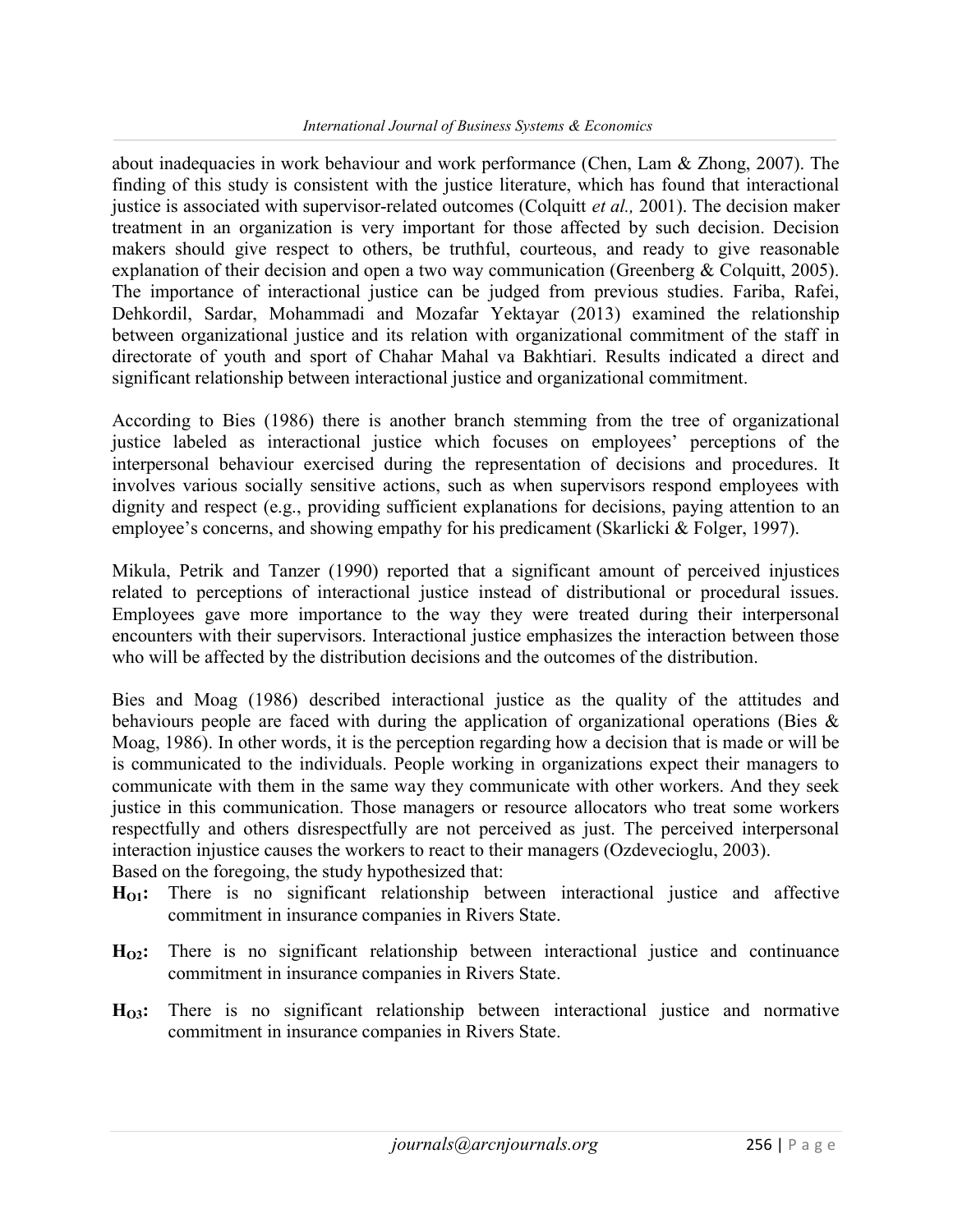## METHODOLOGY

The study utilized a cross-sectional research survey design. Primary source was sourced through structured questionnaire. There are 58 Insurance Companies registered to operate in Nigeria (this information is from the NAICOM website. 36 of the companies have a functional office in Rivers State with a permanent staff strength of 195. The sample size of 131 was determined using the Krejcie and Morgan (1970) table for determining minimum returned sample. The reliability of the instrument was achieved by the use of the Cronbach Alpha coefficient with all the items scoring above 0.70 to be selected. Data generated was analyzed and presented using both descriptive and inferential statistical techniques. The hypotheses were tested using the Spearman's Rank Order Correlation Statistics.

### DATA ANALYSIS AND RESULTS

#### Bivariate Analysis

The level of significance 0.05 was adopted as a criterion for the probability of accepting the null hypothesis in ( $p > 0.05$ ) or rejecting the null hypothesis in ( $p < 0.05$ ).

|                | Table 1: Correlation for Interactional Justice and Employee Commitment |                            |              |            |            |             |
|----------------|------------------------------------------------------------------------|----------------------------|--------------|------------|------------|-------------|
|                |                                                                        |                            | Interactiona | Affective  | Normative  | Continuance |
|                |                                                                        |                            | 1 Justice    | Commitment | Commitment | Commitment  |
| Spearman's rho | Interactional Justice                                                  | Correlation<br>Coefficient | 1.000        | $.799***$  | $.923***$  | $.681**$    |
|                |                                                                        | $Sig. (2-tailed)$          |              | .000       | .000       | .000        |
|                |                                                                        | N                          | 122          | 122        | 122        | 122         |
|                | Affective Commitment                                                   | Correlation<br>Coefficient | $.799***$    | 1.000      | $.900**$   | $.874***$   |
|                |                                                                        | $Sig. (2-tailed)$          | .000         |            | .000       | .000        |
|                |                                                                        | N                          | 122          | 122        | 122        | 122         |
|                | Normative Commitment                                                   | Correlation<br>Coefficient | $.923***$    | $.900**$   | 1.000      | $.790**$    |
|                |                                                                        | $Sig. (2-tailed)$          | .000         | .000       |            | .000        |
|                |                                                                        | N                          | 122          | 122        | 122        | 122         |
|                | Continuance<br>Commitment                                              | Correlation<br>Coefficient | $.681**$     | $.874***$  | $.790**$   | 1.000       |
|                |                                                                        | Sig. (2-tailed)            | .000         | .000       | .000       |             |
|                |                                                                        | N                          | 122          | 122        | 122        | 122         |

#### Table 1: Correlation for Interactional Justice and Employee Commitment

\*\*. Correlation is significant at the 0.01 level (2-tailed).

#### Source: SPSS output

Ho1: There is no significant relationship between Interactional justice and Affective Commitment in insurance companies in Rivers State.

The result of correlation matrix obtained between Interactional justice and Affective Commitment was shown in Table 1. Similarly displayed in the table is the statistical test of significance (p - value), which makes possible the generalization of our findings to the study population. The correlation coefficient of 0.799 confirms the direction and strength of this relationship. The coefficient represents a positive correlation between the variables. The tests of significance shows that that this relationship is significant at p  $0.000<0.01$ . Therefore, based on observed findings the null hypothesis earlier stated is hereby rejected and the alternate upheld. Thus, there is a significant relationship between interactional justice and affective commitment in insurance companies in Rivers State.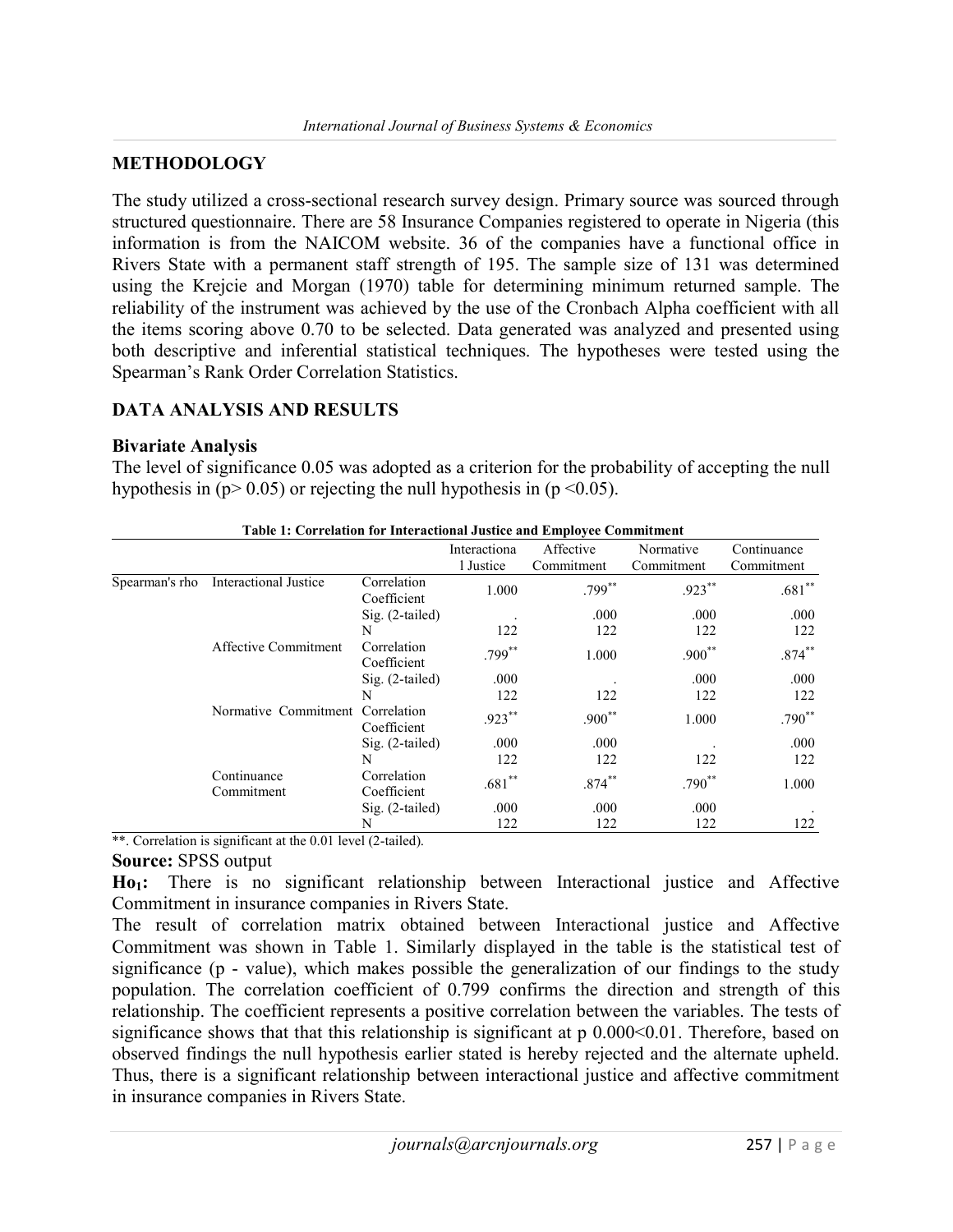Ho2: There is no significant relationship between Interactional justice and Continuance Commitment in insurance companies in Rivers State.

The result of correlation matrix obtained between Interactional justice and Continuance Commitment was shown in Table 1. Similarly displayed in the table is the statistical test of significance (p - value), which makes possible the generalization of our findings to the study population. The correlation coefficient of 0.923 confirms the direction and strength of this relationship. The coefficient represents a strong positive correlation between the variables. The tests of significance shows that that this relationship is significant at  $p\ 0.000<0.01$ . Therefore, based on observed findings the null hypothesis earlier stated is hereby rejected and the alternate upheld. Thus, there is a significant relationship between interactional justice and continuance commitment in insurance companies in Rivers State.

Ho<sub>3</sub>: There is no significant relationship between Interactional justice and Normative Commitment in insurance companies in Rivers State.

The result of correlation matrix obtained between Interactional justice and Normative Commitment was shown in Table 1. Similarly displayed in the table is the statistical test of significance (p - value), which makes possible the generalization of our findings to the study population. The correlation coefficient of 0.681 confirms the direction and strength of this relationship. The coefficient represents a positive moderate correlation between the variables. The tests of significance shows that that this relationship is significant at  $p\ 0.000<0.01$ . Therefore, based on observed findings the null hypothesis earlier stated is hereby rejected and the alternate upheld. Thus, there is a significant relationship between interactional justice and normative commitment in insurance companies in Rivers State.

#### DISCUSSION OF FINDINGS

The findings as presented in table 1 revealed the test of first set hypotheses 1-3 which indicated for hypothesis one that there is a very strong positive significant relationship between interactional justice and affective commitment in insurance companies in Rivers State. Hypothesis two revealed that there is a strong positive significant relationship between interactional justice and continuance commitment in insurance companies in Rivers State. The test for the third hypothesis revealed that there is positive significant relationship between distributive justice and normative commitment in insurance companies in Rivers State. These finding concurs with the finding of Akanbi and Ofoegbu (2013) who examined the role of organizational justice on organizational commitment in a food and beverage firm in Nigeria. The findings from the study showed that there was a significant relationship between distributive justice and organizational commitment. Based on the findings from this study, it was recommended that organizations should embrace justice in all their practices with the employees to bring about committed employees (Akanbi & Ofoegbu, 2013). e relationship between collaboration strategy and employee performance in oil producing companies in Port Harcourt in Port Harcourt. The study adopted a cross sectional survey method. Primary data were collated using structured questionnaire administered to five (5) oil producing companies operational in Port Harcourt. Our finding also confirms the earlier findings of Echaaobari, S. G., Ihunda, C. C., & Adim, V. C. (2018). Collaboration strategy and employee performance in oil producing companies in Port Harcourt, Nigeria who found that there is a positive significant relationship between collaboration and employee performance in oil producing companies in Port Harcourt. Our study also support the work of Niazi and Ali (2014) who found that procedural justice had a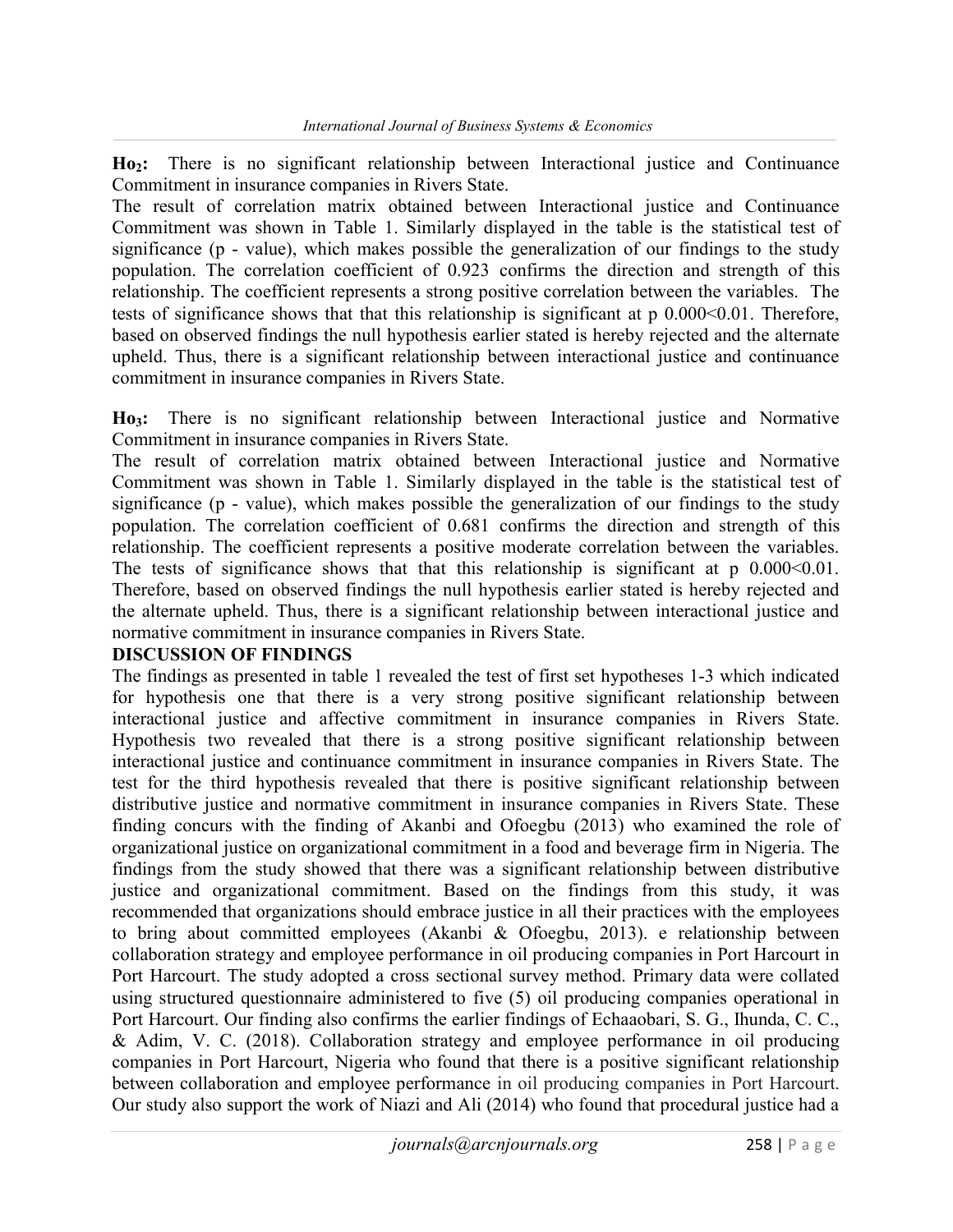positive impact on the organizational commitment of employees and a negative influence on the employee intention leave the job. They also found that procedural justice contribution to predict the commitment of the employees was greater than that of distributive justice. Likewise, Lambert et al. (2005) found that perceptions of procedural justice had a greater impact on organizational commitment of employees than perceptions of distributive justice.

#### CONCLUSION AND RECOMMENDATION

Employees are the subject of decisions virtually every day of their organizational lives. In organizational settings, justice is not always administered through fair allocation of employment resources, provision of clear and adequate explanations for decisions made and employees are not always treated with dignity and respect during the implementation of policies and procedures. This study therefore concludes that when interactional justice is adopted employee commitment increases in insurance companies in Rivers State.

The study recommends that management of insurance companies should create enabling environment for employees to make contribution in decision making in the organization, this will help the employee to develop a better perception of distributive justice.

### **REFERENCES**

- Adams, J.S. (1965). Inequity in social exchange. Advances in experimental social psychology. New York: Academic Press. 267-299
- Akanbi, K., & Ofoegbu, O. (2013). Impact of perceived organizational justice on organizational commitment of a food and beverage firm in Nigeria. International Journal of Humanities and Social Science, 3(14), 207-218.
- Aydin, A., Sarier, Y., &Uysal, Ş. (2011). The effect of gender on organizational commitment of teachers: A meta analytic analysis. Educational Sciences: Theory & Practice, 11(2), 628- 632.
- Aykut, S. (2007). "Örgütsel Adalet, Birey-Örgüt Uyumu ile Çalışanların İşle İlgili Tutumları: Pendik İlçesi Örneği." (Yayınlanmamış Yüksek Lisans Tezi), Yeditepe Üniversitesi Sosyal Bilimler Enstitüsü.
- Baldwin, S. (2006). Organizational justice. Brighton: Institute for Employment Studies
- Batti, R.C. (2014). Human resource management challenges facing local ngos in resource mobilization Humanities and Social Sciences,  $2(3)$ ,  $57 - 64$ .
- Belanger, I. (2007). Models of the effects of monitoring on perceptions of organizational justice and turnover. (Order No. MR49656, University of New Brunswick (Canada)). ProQuest Dissertations and Theses, , 31-n/a. Retrieved from http://search.proquest.com/docview/304730925?accountid=50207. (304730925).
- Bies, R. J., &Moag, J. S. (1986). Interactional justice: Communication criteria of fairness. Research on Negotiation in Organizations, 1(1), 43-55.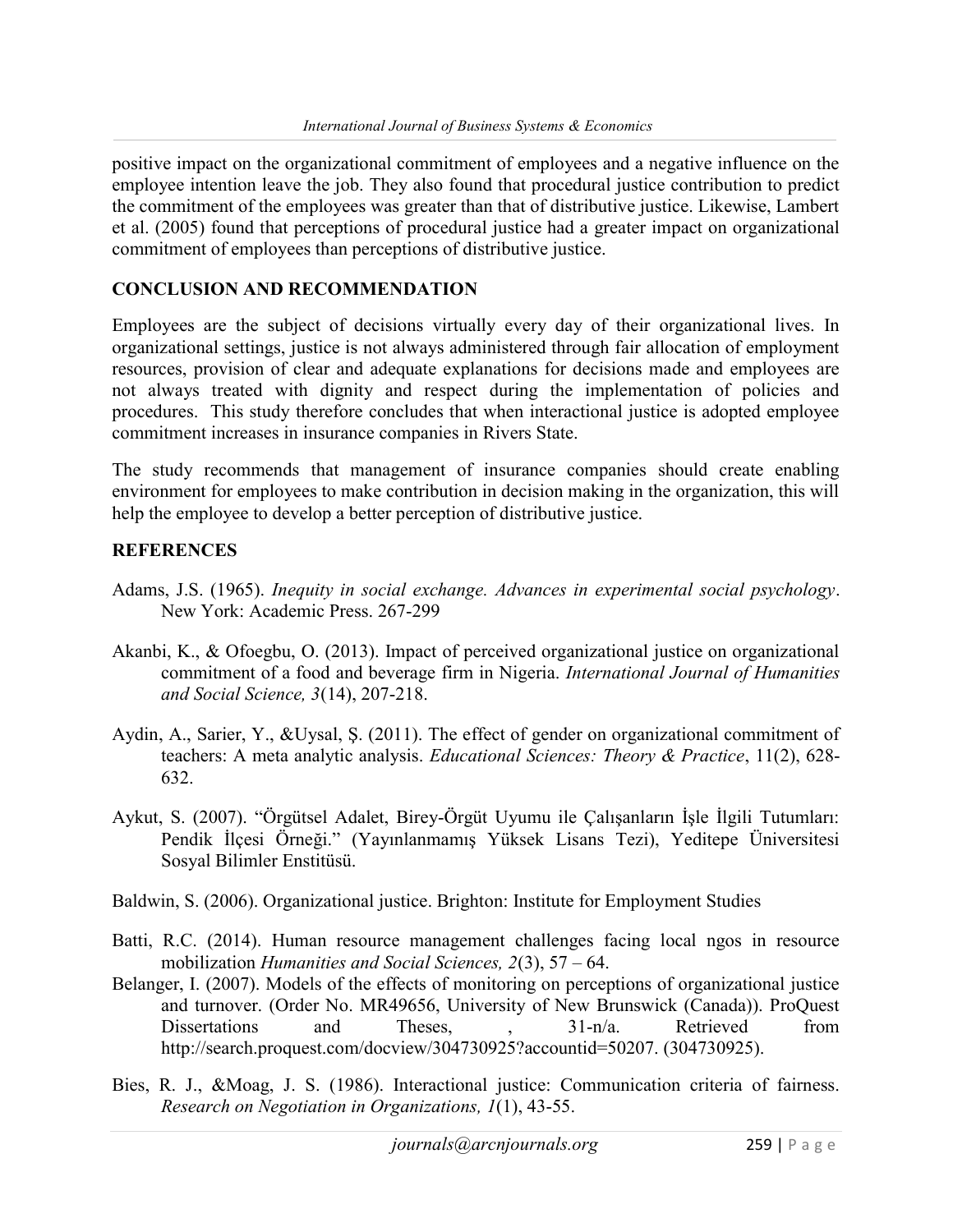- Chen, Z., Lam, W., & Zhong, J. (2007). Leader-member exchange and member performance: a new look at individual-level negative feedback-seeking behaviour and team-level empowerment climate. Journal of Applied Psychology, 92(1), 202–212.
- Choi, Y. (2011). The efficiency of major ports under logistics risk in Northeast Asia. Asia-Pac Journal of Operation Resources, 28(1), 111-123.
- Chuang, A., Lee, C. Y., & Shen, C. T. (2014). A multilevel perspective on the relationship between interpersonal justice and negative feedback-seeking behaviour. Canadian Journal of Administrative Sciences, 31(1), 59-74. https://doi.org/10.1002/cjas.1277
- Cohen-Charash, Y., & Spector, P. (2001). The role of justice in organizations: A meta- analysis. Organizational behaviour and Human Decision Processes, 86, 278-321.
- Colquitt, J. (2001). On the dimensionality of organizational justice: a construct validation of a measure. Journal of Applied Psychology, 86, 386–400.
- Colquitt, J., Greenberg, J. & Zapata-Phelan, C. (2005). What is organizational justice? A historical overview. In J. Greenberg and J.A. Colquitt (eds.) A handbook of organizational justice. Lawrence Erlbaum Associates, Publishers.
- Dixit, V. & Bhatti M., (2012). A study about employee commitment and its impact on sustained productivity in Indian auto component industry. European Industry of Business and Social Sciences, 1(6), 34-51.
- Echaaobari, S. G., Ihunda, C. C., & Adim, V. C. (2018). Collaboration strategy and employee performance in oil producing companies in Port Harcourt, Nigeria. International Journal of Social Sciences and Management Research, 4(3), 21-30.
- Fariba, R., Sardar, M., & Mozafar, Y. (2013). Relationship of Organizational justice and organizational commitment of the staff in general directorate of youth and sports in Chahar Mahal VaBakhtiari Province. European Journal of Experimental Biology, 3(3), 696-700.
- Folger, R., & Crompanzano, R. (1998). Organizational Justice and Human Resource Management. London: Sage Publications.
- Frontela (2007).Motivating staff and volunteers working in NGOs in the south. Retrieved from, http://www.peopleinaid.org/resources/publications.aspx.
- Georgalis, J., Samaratunge, R., Kimberley, N., & Lu, Y. (2015). Change process characteristics and resistance to organisational change: The role of employee perceptions of justice. Australian Journal of Management, 40(1), 89-113.
- Gim, C., & Mat Desa, N. (2014). The impact of distributive justice, procedural justice, and affective commitment on turnover intention among public and private sector employees in Malaysia. International Journal of Social Science and Humanity, 4(6).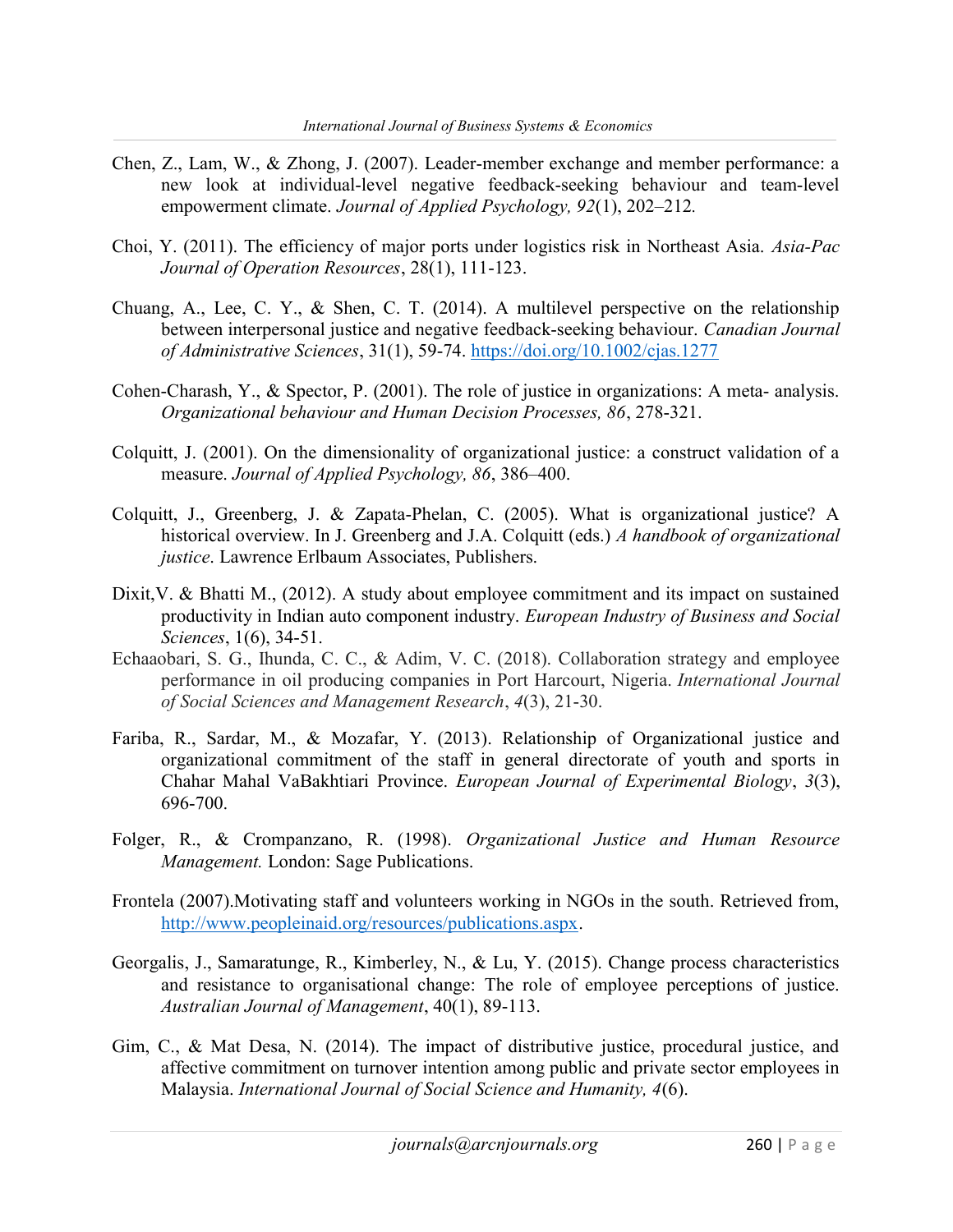- Gogia,P.(2010). Equity Theory of Motivation. Retrieved from:http://www.businessihub.com/equi ty-theory-of-motivation/.
- Greenberg, J. (2010). Behavior in organizations (10th ed.), England, Pearson.
- Greenberg, J., & Baron, R. (2008). behaviours in organization. Dorling Kindersley (India) Pvt. Ltd.
- Guerrero, Andersen, &Afifi. (2007). Close encounters: Communication in relationships (2nd Ed.), London: Sage Publications, Inc.
- Gulluce, A., Ozer, S., &Erkiliç, E. (2015). The effect of organizational justice perception on organizational commitment among healthcare sector employees. Journal of Business and Management, 4(3), 16-25.
- Hamlett, J. (2014). Exploring how managers' perception of organizational justice influences job satisfaction and turnover intention. (Order No. 3622057, NorthCentral University). ProQuest Dissertations and Theses, 223. Retrieved from http://search.proquest.com/docview/1548006654?accountid=50207. (1548006654).
- Herman, S. &Armanu, A. (2013). Organizational justice, organizational commitment and trust in manager as predictor of organizational citizenship behaviour. Interdisciplinary Journal of Contemporary Research in Business, 133(4), 12
- Konovsky, M. (2000). Understanding procedural justice and its impact on business organizations. Journal of Management, 26(3), 489- 511.
- Lambert, G., Hogan, L., & Griffin, L. (2007).The impact of distributive and procedural justice on correctional staff job stress, job satisfaction, and organizational commitment. Journal of Criminal Justice, 35, 644-656.
- McFarlin, D., & Sweeney, P. (1992).Distributive and Procedural Justice as Predictors of Satisfaction with Personal and Organizational Outcomes. Academy of Management Journal, 35, 626-637.
- Meyer, J. & Allen, N. (1991). A longitudinal analysis of early development and consequences of organizational commitment. Canadian Journal of Behavioural Science, 19(2), 199-215.
- Meyer, J.P., Allen, N.J. (1997). Commitment in the workplace: Theory, research, and application. Thousand Oaks, CA: Sage Publications.
- Mikula, G., Petrik, B., & Tanzer, N. (1990). What people regard as unjust: Types and structures of everyday experiences of injustice. European Journal of Social Psychology, 20, 133– 149.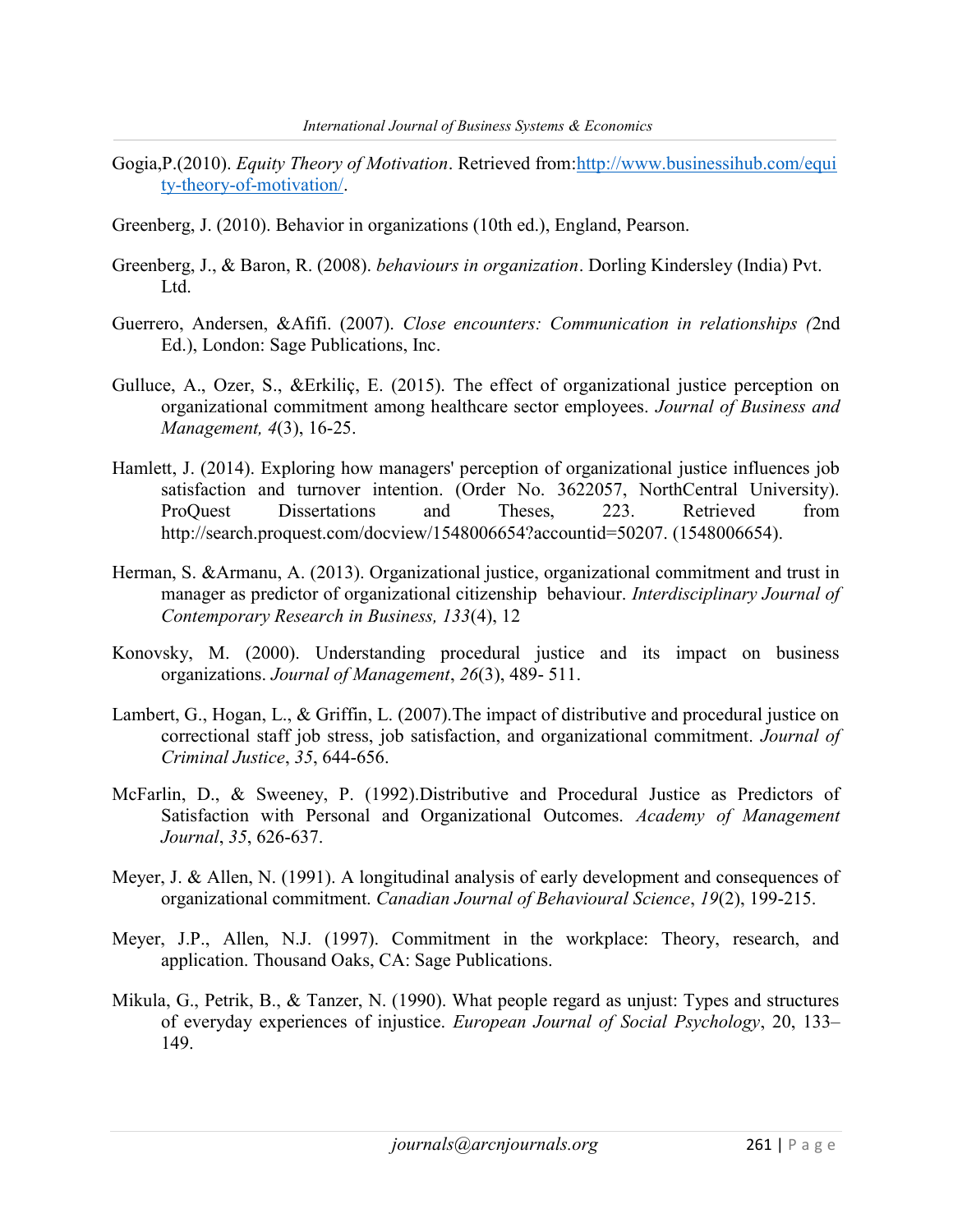- Mishra, A., Mishra, K., & Lee Grubb, W. (2015).Reducing Turnover in Franchise-Based Small Business Organizations: The role of trust, justice and commitment. Small Business Institute Journal,  $11(1)$ ,  $6 - 23$ .
- Morrison, K. A. (2004). How Franchise Job Satisfaction and Personality Affects Performance, Organizational Commitment, Franchisor Relations, and Intention to Remain. Journal of Small Business Management, 35(37).
- Niazi, A., & Ali, M. (2014). The Relationship between Organizational Justice and Organizational Commitment and the Mediating Effect of Job Satisfaction on Organizational Behavior. International Journal of Management Sciences and Business research, 3(2), 25-31.
- Obeng, K., &Ugboro, I. (2003). Organizational commitment among public transit employees: an assessment study. Journal of the Transportation Research Forum, 57(2), 83-98.
- Ozdeveciogl, M. (2003). Interpersonal perceived organizational justice research to determine the effects on aggressive behaviour. Erciyes University Administration Journal, 21, 77-96.
- Padaki, V. (2007). The Human organization: Challenges in NGOs and development programs. Development in practice, 17(1), 65-77.
- Pepermans, R. &Jegers, M. (2010). The psychological reward satisfaction scale: developing and psychometric testing two refined subscales for nurses. Journal of Advanced Nursing, 66(4), 911–922.
- Redmond, B. (2013). Equity theory: Is what I get for my work fair compared to others? Work attitudes and motivation. The Pennsylvania State University World Campus.
- Redmond, B. F. (2010). Need Theories: What Do I Want When I Work? Work Attitudes And Motivation. The Pennsylvania State University World Campus.
- Reichers, A. (1985). A Review and Reconceptualization of Organizational Commitment. Academy of Management Review, 10(3), 465-476.
- Robbins, S. P., & Judge, D. (2007). Perilaku organisasi [Organizational Behavior]. Jakarta: Salemba Empat
- Skarlicki, D. P., & Folger, R. (1997). Retaliation in the workplace: The roles of distributive, procedural, and interactional justice. Journal of applied Psychology, 82(3), 434.
- Somayyeh, K., Mohsen, H., &Zahed, B. (2013). Studying the Relation between Organizational Justice and Organizational Commitment among the Librarians of Khouzestan Province Ministry of Science Academic Libraries. *European Online Journal of Natural and Social* Sciences, 2(3), 444-451.